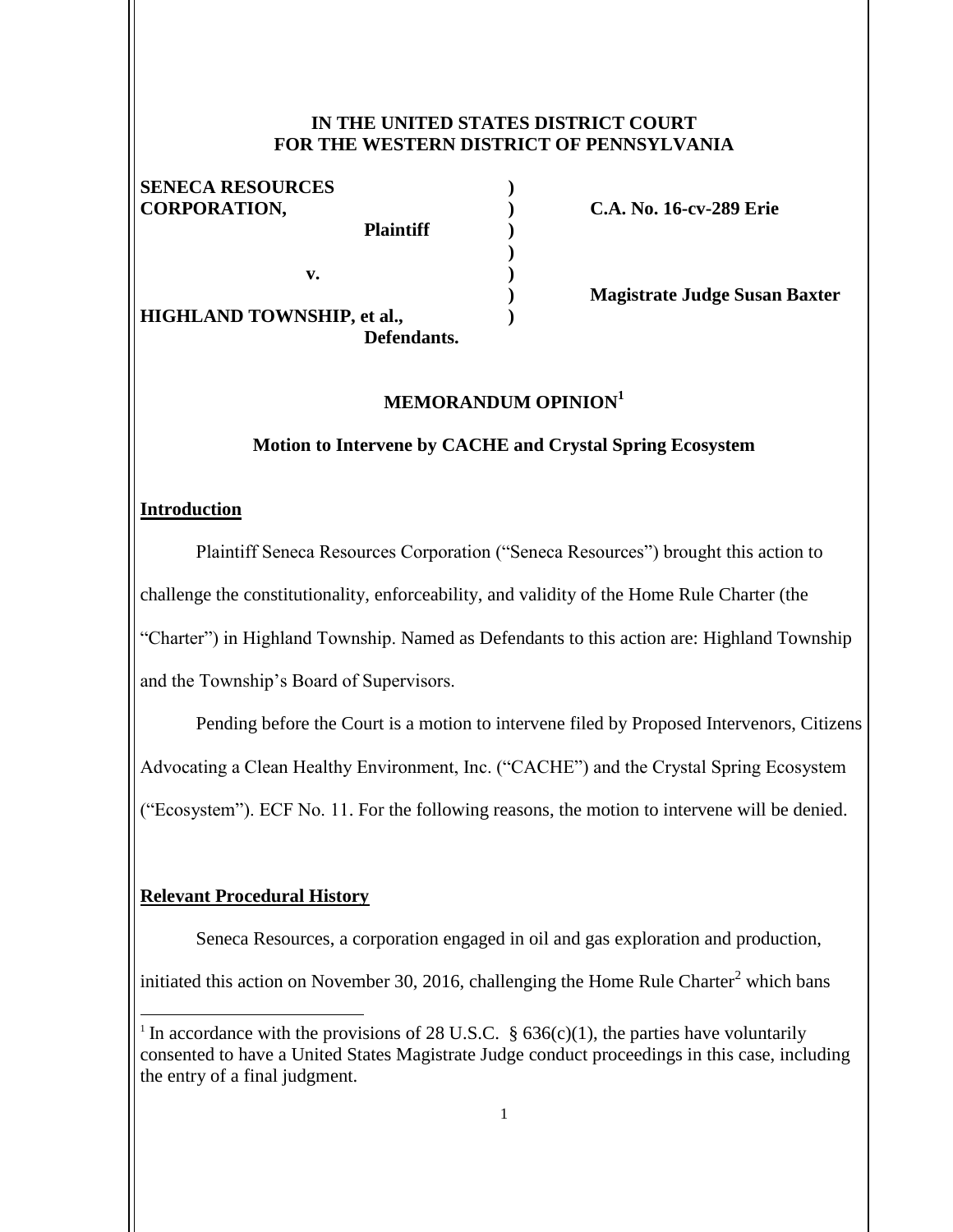Seneca Resources' ability to create and operate an injection well within the Township. ECF No. 1, page 1. Seneca Resources has requested that the Court strike the entire Home Rule Charter and temporarily and permanently enjoin Highland Township and the Board of Supervisors (the "Board") from enforcing the Charter. Id*.*

CACHE and the Ecosystem seek to intervene, pursuant to Fed.R.Civ.P. Rule24(a), and alternatively, Fed.R.Civ.P. 24(b), in order to defend the Charter and bring counterclaims<sup>3</sup> against Seneca Resources. Both Plaintiff and Defendants oppose this motion to intervene.

# **Intervention under Federal Rule 24**

Rule 24 provides for intervention as a matter of right and permissive intervention.

Fed.R.Civ.P.24 (a) and (b).<sup>4</sup> To qualify for intervention as a matter of right under Rule 24(a)(2),

four requirements must be met: 1) the application must be timely, 2) the applicant must have

sufficient interest in the lawsuit, 3) the interest must be affected or impaired by the disposition of

the lawsuit, and 4) the interest must not be adequately represented by an existing party. United

l <sup>2</sup> Seneca alleges that the Home Rule Charter is preempted by the federal Safe Drinking Water Act and the state Oil and Gas Act, is an impermissible exercise of police power and legislative authority, and is violative of the Supremacy Clause, the First Amendment, and both substantive and procedural due process.

<sup>3</sup> In its proposed counterclaims, CACHE and the Ecosystem allege that "through its underlying action, Seneca seeks to invalidate the Charter: thereby violating the people's "right to local community self-government, "the right to clean air, water, and soil," "the right to sustainable energy future," and the "right to a stable climate system." Additionally, the Ecosystem alleges that Seneca is violating its "right of nature," and CACHE claims Seneca is violating the people's rights under Pennsylvania's Environmental Rights Amendment. ECF No. 11-1.

<sup>4</sup> The Proposed Intervenors opine that the Home Rule Charter recognizes their rights to intervene and to enforce the Charter. Such an opinion does not make Rule  $24(a)(1)$  available to the Proposed Intervenors here as that provision applies only where there is "an unconditional right to intervene" granted "by federal statute." Id. The Home Rule Charter is not the equivalent of a federal statute and therefore intervention as of right under Rule 24(a)(1) need not be considered by this Court.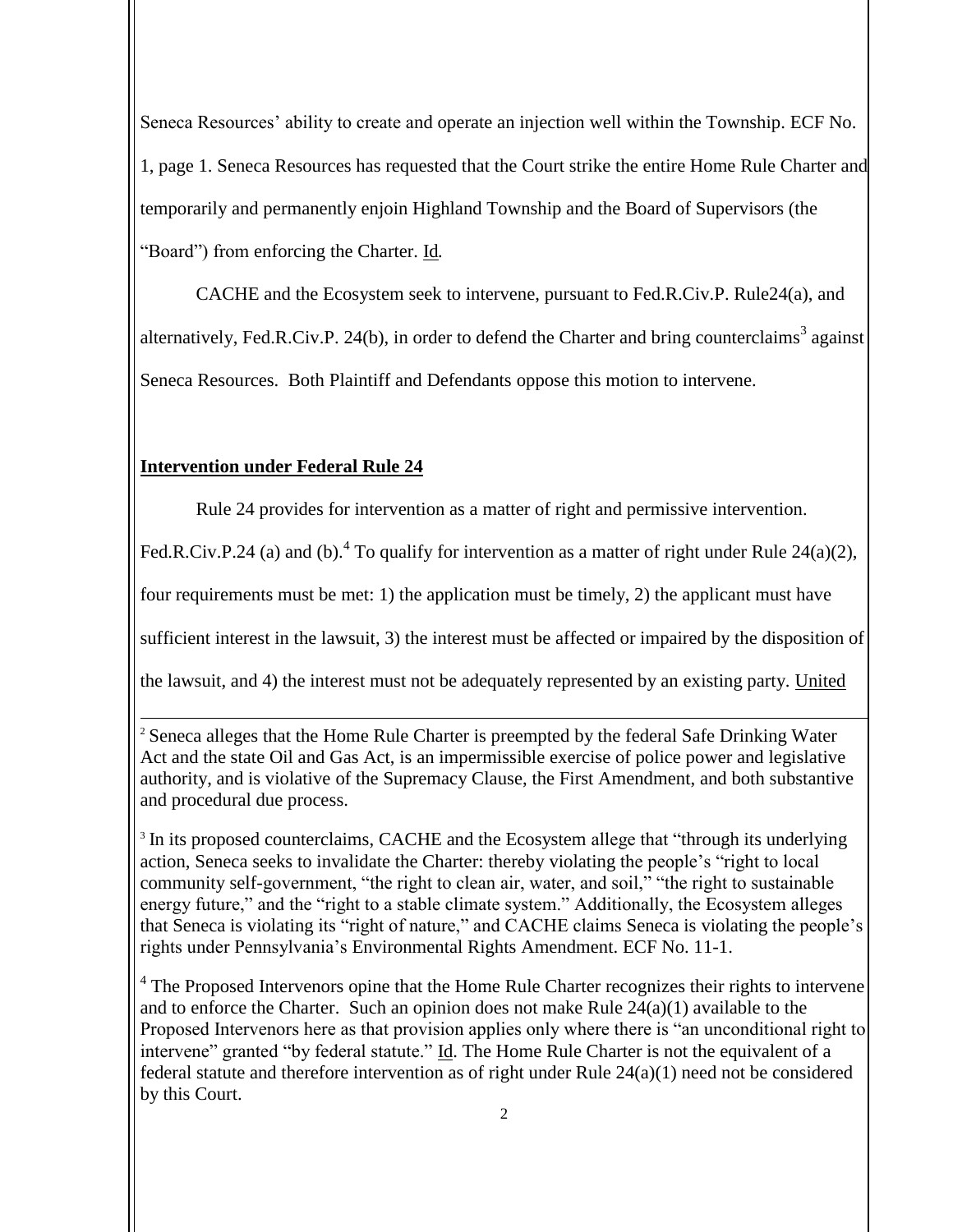States v. Territory of the Virgin Islands, 748 F.3d 514, 519 (3d Cir. 2014). Additionally, it is required that each of the four elements be met separately to intervene as of right. Id*.* It is the burden of the party seeking intervention to satisfy all four requirements. Liberty Mut. Ins. Co. v. Treesdale, Inc., 419 F.3d 216, 220 (3d Cir. 2005).

In contrast, permissive intervention relies upon the discretion of the Court when an applicant "has a claim or defense that shares with the main action a common question of law or fact." Fed.R.Civ.P. 24(b)(1)(B). Important considerations for the Court in making this determination are whether intervention would prejudice a party by delay or otherwise, and whether intervention is necessary to protect rights that are not identical to an existing party. Virgin Islands, 748 F.3d at 524. "The court may consider the same facts and circumstances used to determine whether intervention was appropriate under Rule 24(a) to determine whether the court should use its discretion to permit intervention under Rule 24(b). Community Vocational Schools of Pittsburgh, Inc. v. Mildon Bus Lines, Inc., 2017 WL 1376298, at  $*8$  (W.D. Pa. Apr. 17, 2017) (internal citation omitted).

### **The Previous Litigation**

This case and the current motion closely track a previous action involving Seneca Resources and the Defendants. See Seneca Resources Corp. v. Highland Township, C.A. No. 1:15-cv-00060. There, CACHE and the Ecosystem, along with another proposed intervenor, attempted to intervene in an effort to defend the Township's Community Bill of Rights Ordinance (the "Ordinance"). Unlike the Home Rule Charter at issue in the present case, the disputed Ordinance was passed by the former Board of Supervisors in 2013-2014. The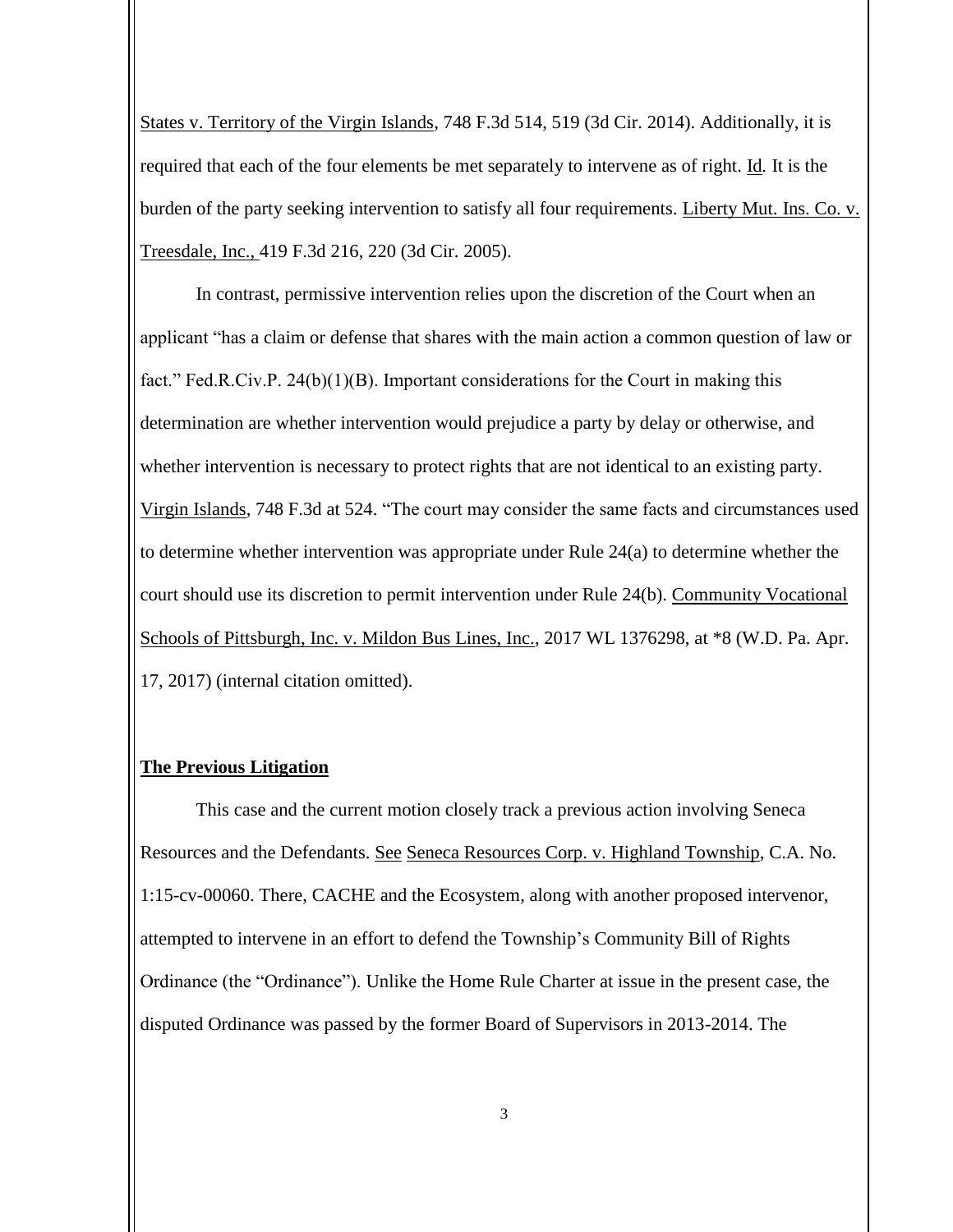Ordinance prohibited the operation of underground injection control wells to dispose of waste water from oil and gas extraction within the Township.

This Court denied the motion to intervene on the grounds that the proposed intervenors failed to provide clear and convincing evidence to show that the Township and Board did not adequately represent their interests. Later, the Board of Supervisors rescinded the Community Bill of Rights Ordinance and reached a settlement that resulted in the entry of a Stipulation and Consent Decree ("Consent Decree"). The Consent Decree entered into between Seneca Resources and Highland Township and its Board of Supervisors specifically provided that portions of the Community Bill of Rights Ordinance were unconstitutional, unenforceable and invalid. Seneca Resources Corp. v. Highland Township, C.A. No. 1:15-cv-00060: ECF No. 82.

In response, the proposed intervenors appealed the denial of the motion to intervene and the adoption of the Consent Decree, as well as motions for reconsideration of each. The Court of Appeals for the Third Circuit held: 1) the motion to intervene to defend the Ordinance was rendered moot by the Ordinance's repeal; 2) district court did not abuse its discretion in denying the proposed intervenors' motion to reconsider the order denying their motion to intervene to challenge the consent decree; and 3) the proposed intervenors lacked standing to challenge the consent decree. Seneca Resources Corp. v. Township of Highland, 863 F.3d 245 (3d Cir. Jul.17, 2017).

On November 8, 2016, by popular vote, the citizens of Highland Township, adopted the challenged Home Rule Charter pursuant to Pennsylvania's Home Rule Charter and Optional Plans Law, 53 Pa. C.S.A. §290. ECF No. 1-1, page 3. The Charter functions as a local constitution and promises to guarantee and protect a range of rights, including "community and ecosystem rights above the claimed rights of corporations and to prohibit frack wastewater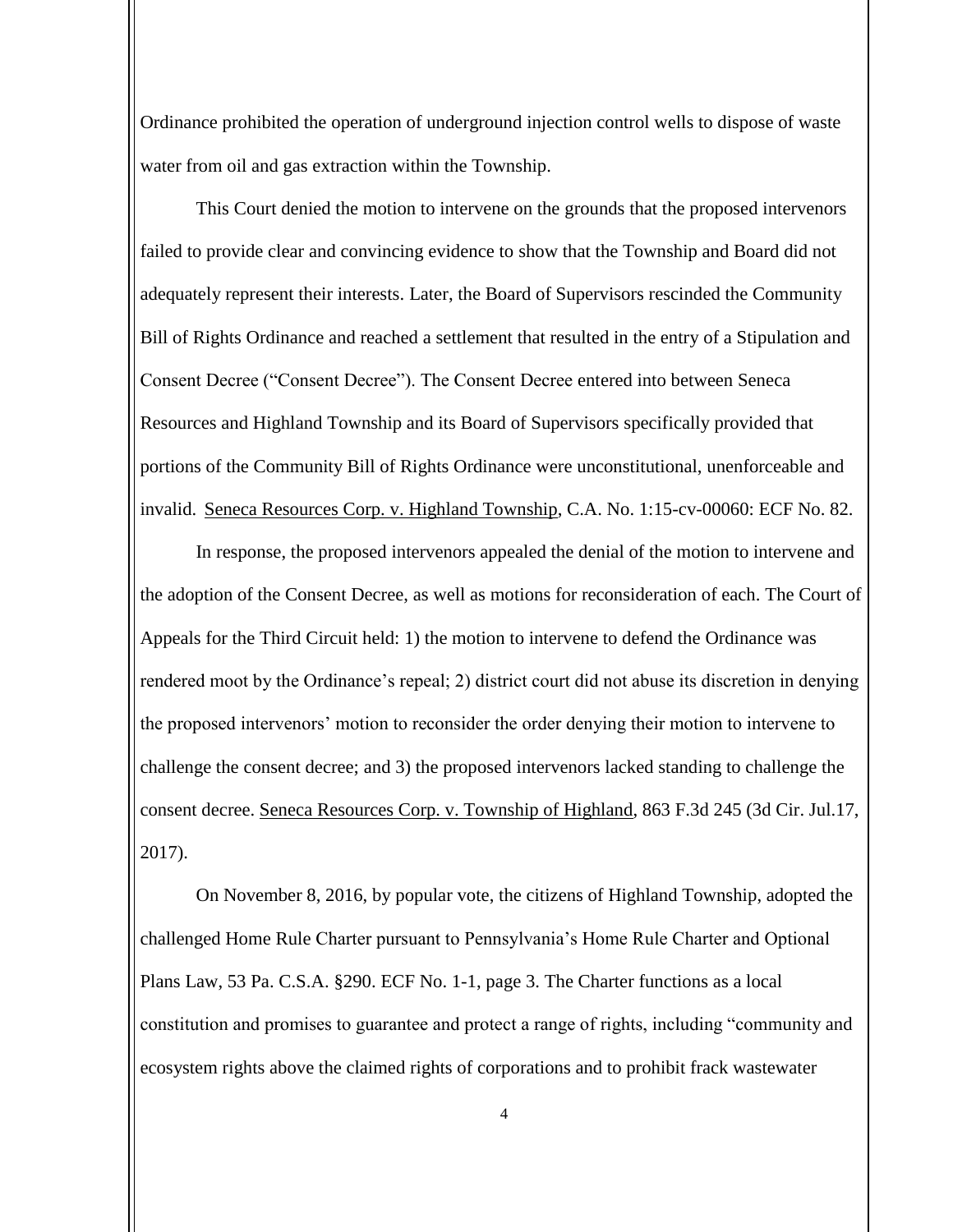injection wells." ECF No. 34-1, page 1. Additionally, the Home Rule Charter purports to provide the right to self-government in the local community free from interference by the state or federal government. ECF No. 1-1, page 5.

# **The Proposed Intervenors**

 $\overline{a}$ 

CACHE is a Pennsylvania non-profit corporation that began forming in 2013 and was incorporated in April 2014. It is a public interest group whose mission is to protect and secure the rights of citizens to have clean air and pure water in their communities. Its members are almost entirely Highland Township residents. ECF No. 12, page 13.

Crystal Spring is a natural spring in Highland Township and is connected to the residents of James City through the Highland Township Municipal Authority's water distribution system. The Ecosystem encompasses the spring, as well as the surrounding hillside and riparian forest, soils, and bedrocks, through which water flows to the water source at Crystal Spring itself. In accordance with the Home Rule Charter, the Ecosystem seeks to intervene in this case as a real party in interest. ECF No. 12, page 15.<sup>5</sup>

<sup>&</sup>lt;sup>5</sup> An ecosystem is not an appropriate party under Federal Rule of Civil Procedure 17. See Pa. Gen. Energy Co. v. Grant Township, 658 Fed. Appx. 37 n.2 (3d Cir. 2016) ("We will refer to the Appellants in the plural throughout this opinion, but we are, at best, dubitante, because we are not convinced that the Little Mahoning Watershed is a proper party under Fed. R. Civ. P. 17. [...] We do not see, however, how a watershed could be considered a proper party under Rule 17. Under that Rule, in order to be a party to a lawsuit, the purported litigant must have the capacity to sue or be sued. On this point, the rule speaks only in terms of individuals, corporations and others permitted by state law to sue or be sued. *See* Fed. R. Civ. P. 17(b). The plain language of Rule 17 does not permit an ecosystem such as the Little Mahoning Watershed to sue anyone or be sued by anyone, and for that reason alone we have misgivings with the Watershed being listed as a party in this litigation. But, because this particular issue was not pursued on appeal, and given the nonprecedential nature of this opinion, we make no specific holding on the question.)."); Yamassee Indian Tribe v. Allendale County, 2014 WL 4097926 (D. S.C. 2014) ("Rule 17 provides that an action "must be prosecuted in the name of the real party in interest." Fed.R.Civ.P. 17. The rule lists who may sue in their own names without joining the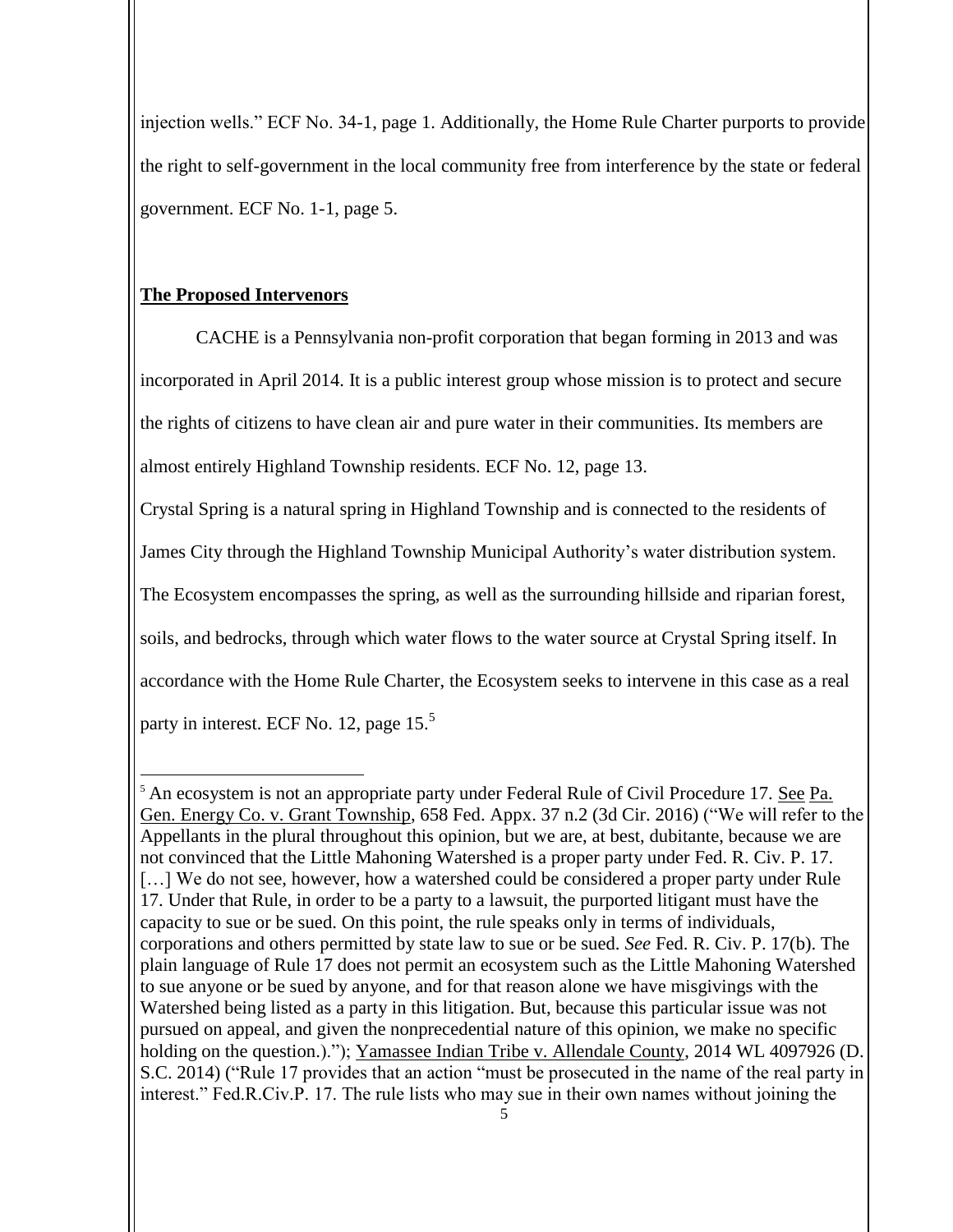## **Standing**

l

At a Case Management Conference held February 17, 2017, this Court specifically instructed the proposed intervenors to supplement the briefing to address standing and jurisdiction. The proposed Intervenors have ignored this Court's specific instruction to their own peril. Until recently, the Circuit Courts of Appeal were divided on whether a prospective intervenor of right must meet the requirements of Article III standing, with the Third Circuit following the majority of its sister courts holding in the negative. King v. Governor of State of New Jersey, 767 F.3d 216, 245-46 (3d Cir. 2014) (explaining split of authority, compiling cases, and holding that intervenors "need not demonstrate Article III standing in order to intervene"). In June, the Supreme Court resolved this split of authority by adopting the minority view and requiring a litigant to possess Article III standing in order to intervene as of right under Rule 24(a)(2). Town of Chester, New York v. Laroe Estates, Inc., \_\_\_ U.S. \_\_\_, 137 S.Ct. 1645 (June 5, 2017). Because the briefs in this case were filed before the Supreme Court decision in Town of Chester, the parties have not fully addressed the standing issue. <sup>6</sup>

person for whose benefit the action is brought: (A) an executor; (B) an administrator; (C) a guardian; (D) a bailee; (E) a trustee of an express trust; (F) a party with whom or in whose name a contract has been made for another's benefit; and (G) a party authorized by statute. *Id*. Because Yamassee Indian Tribe does not fall in any of these categories, it is not a proper party to this action. … Because Plaintiff failed to satisfy Fed.R.Civ.P. 17 and the standing requirement, this court lacks subject matter jurisdiction over the purported claims."); Leatherback Sea Turtle v. Nat'l Marine Fisheries Serv., 1999 WL 33594329 (D. Hawai'I 1999)("The court finds the plain language of Rule 17 and the APA do not authorize the turtles to sue. They are clearly neither a "person" as defined in the APA, nor an individual, infant or incompetent person under Rule 17.").

<sup>6</sup> Unfortunately, none of the litigants have supplemented their filings since the Town of Chester decision.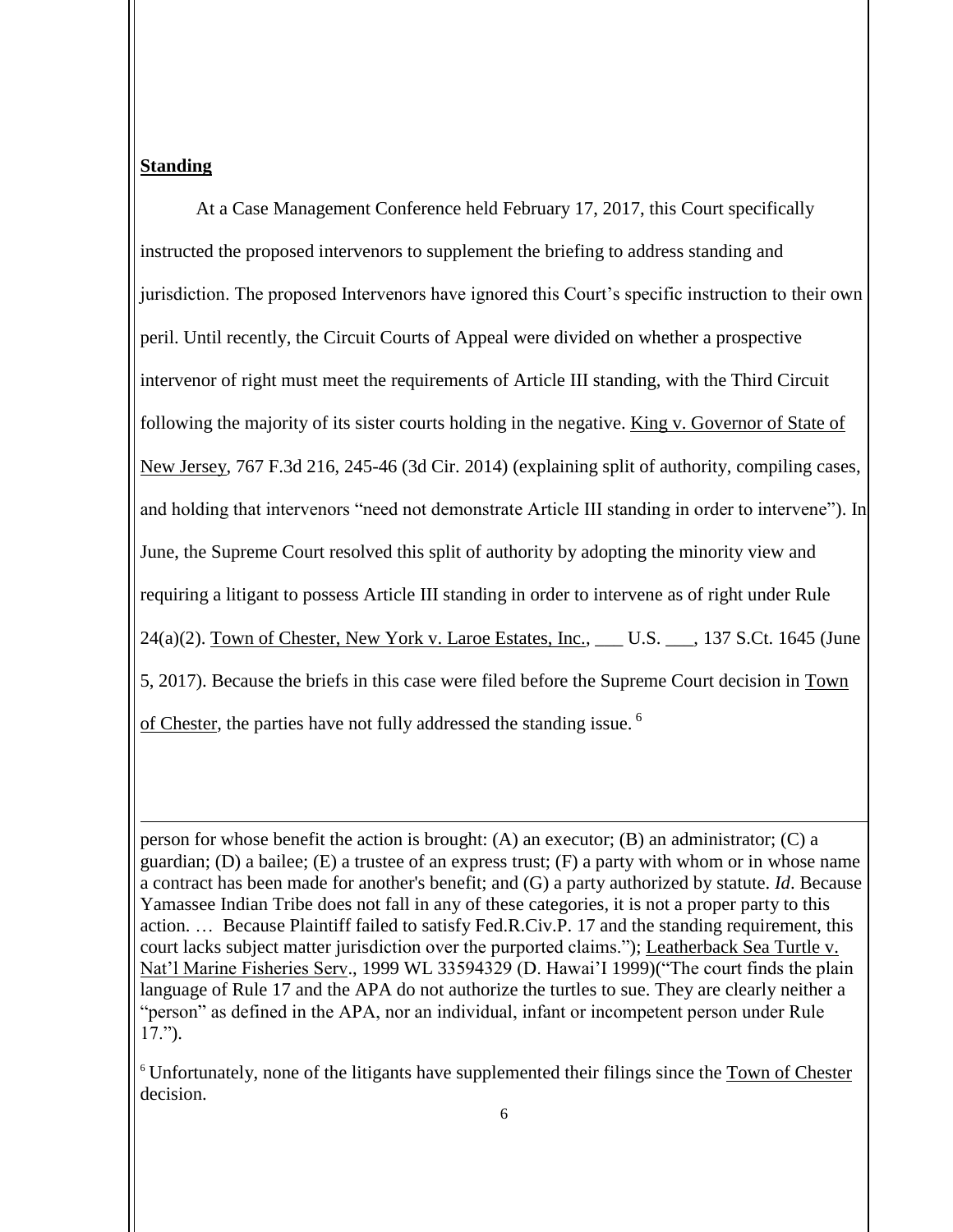Because standing is a question of subject matter jurisdiction, if the proposed intervenors do not have standing, the Court does not have jurisdiction and accordingly a motion to intervene fails. See Ballentine v. United States, 486 F.3d 806, 810 (3d Cir. 2007) ("standing is a jurisdictional matter."); Public Interest Research Grp. of N.J., Inc. v. Magnesium Elektron, Inc., 123 F.3d 111, 117 (3d Cir.1997) (Article III standing is a "threshold jurisdictional requirement" for any case in federal court).

Standing "is a doctrine rooted in the traditional understanding of case or controversy. The doctrine developed in our case law to ensure that federal courts do not exceed their authority." Spokeo, Inc. v. Robins, \_\_\_ U.S. \_\_\_, 136 S.Ct. 1540, 1547 (2016) quoting Raines v. Byrd, 521 U.S. 811, 818 (1997). A prospective intervenor has standing when it has:

1) suffered an "injury in fact;"

2) that is fairly traceable to the challenged action of the [opposing party]…; and

3) that is likely to be redressed by a favorable judicial decision.

Id. quoting Lujan v. Defenders of Wildlife, 504 U.S. 555, 560-61 (1992). The party invoking federal jurisdiction bears the burden of establishing all of the elements of Article III standing. Spokeo, 136 S.Ct. at 1547.

In the majority of standing inquiries, the question focuses on the plaintiff and "whether the person whose standing is challenged is a proper party to request an adjudication of a particular issue…the emphasis in standing problems is on whether the party invoking federal court jurisdiction has 'a personal stake in the outcome of the controversy,'" and whether the dispute touches upon "'the legal relations of parties having adverse legal interests.'" Flast v. Cohen, 392 U.S. 83, 99-101 (1968) quoting Baker v. Carr, 369 U.S. 1986, 204 (1962) and Aetna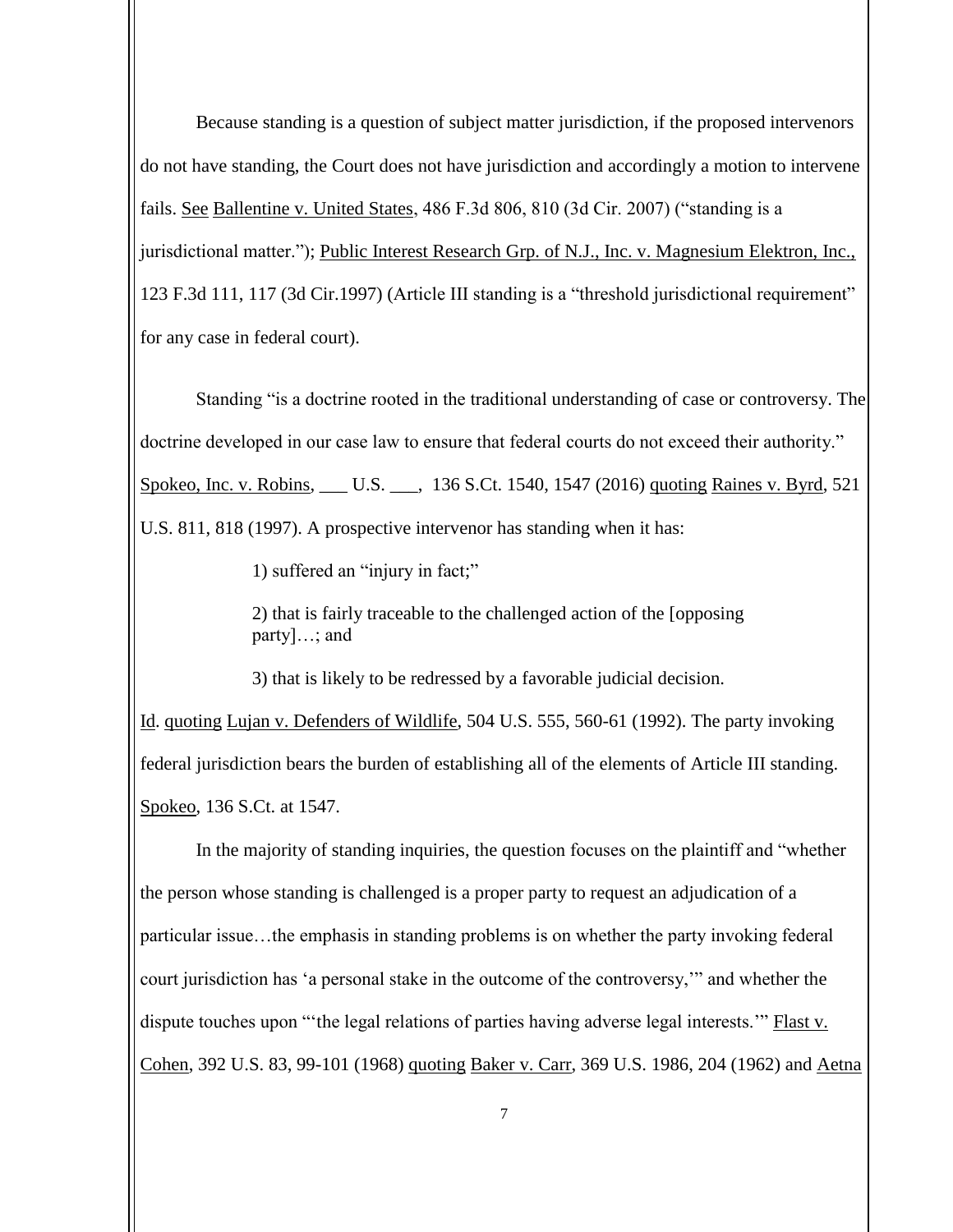Life Insurance Co. v. Haworth, 300 U.S. 27, 240 (1937). However, the requirement that the defendant have standing is relevant, especially in public interest matters.<sup>7</sup> See Wittman v. Personhuballah, \_\_\_ U.S. \_\_\_, 136 S.Ct. 1732 (May 23, 2016) (Article III standing required for proposed defendant intervenor to appeal); Hollingsworth v. Perry, \_\_\_ U.S. \_\_\_, 133 S. Ct. 2652, 2655 (2013)("Although most standing cases consider whether a plaintiff has satisfied the requirement when filing suit, Article III demands that an 'actual controversy' persist throughout all stages of litigation."); McConnell v. FEC, 540 U.S. 93, 233 (2003) overruled on other grounds by Citizens United v. FEC, 558 U.S. 310 (2010); Diamond v. Charles, 476 U.S. 54, 68 (1986) (holding that an intervenor-defendant-appellant could not maintain a suit on his own for lack of standing: "an intervenor's right to continue a suit in the absence of the party on whose side intervention was permitted is contingent upon a showing by the intervenor that he fulfills the requirements of Article III.").

While the question of standing in relation to a defendant is relatively uncommon, it appears that the question most commonly occurs in cases such as Hollingsworth and the present case before the Court – when the original defendant declines or refuses to defend a challenged law and a certain interested party wishes to intervene on behalf of the defendant. Here, the Township and Board have admitted to the majority of the allegations raised by Seneca Resources, including various allegations that numerous sections of the Charter are unconstitutional, invalid and unenforceable. ECF No. 15, pages 1-3. Further, the Township and Board contend that neither had a say in the adoption of the disputed Charter. Id. These original named Defendants do not show any interest in defending the Charter or continuing forward with

 $\overline{a}$ 

<sup>7</sup> Matthew I. Hall, *Standing of Intervenor-Defendants in Public Law Litigation*, 80 Fordham L. Rev. 1539 (2012).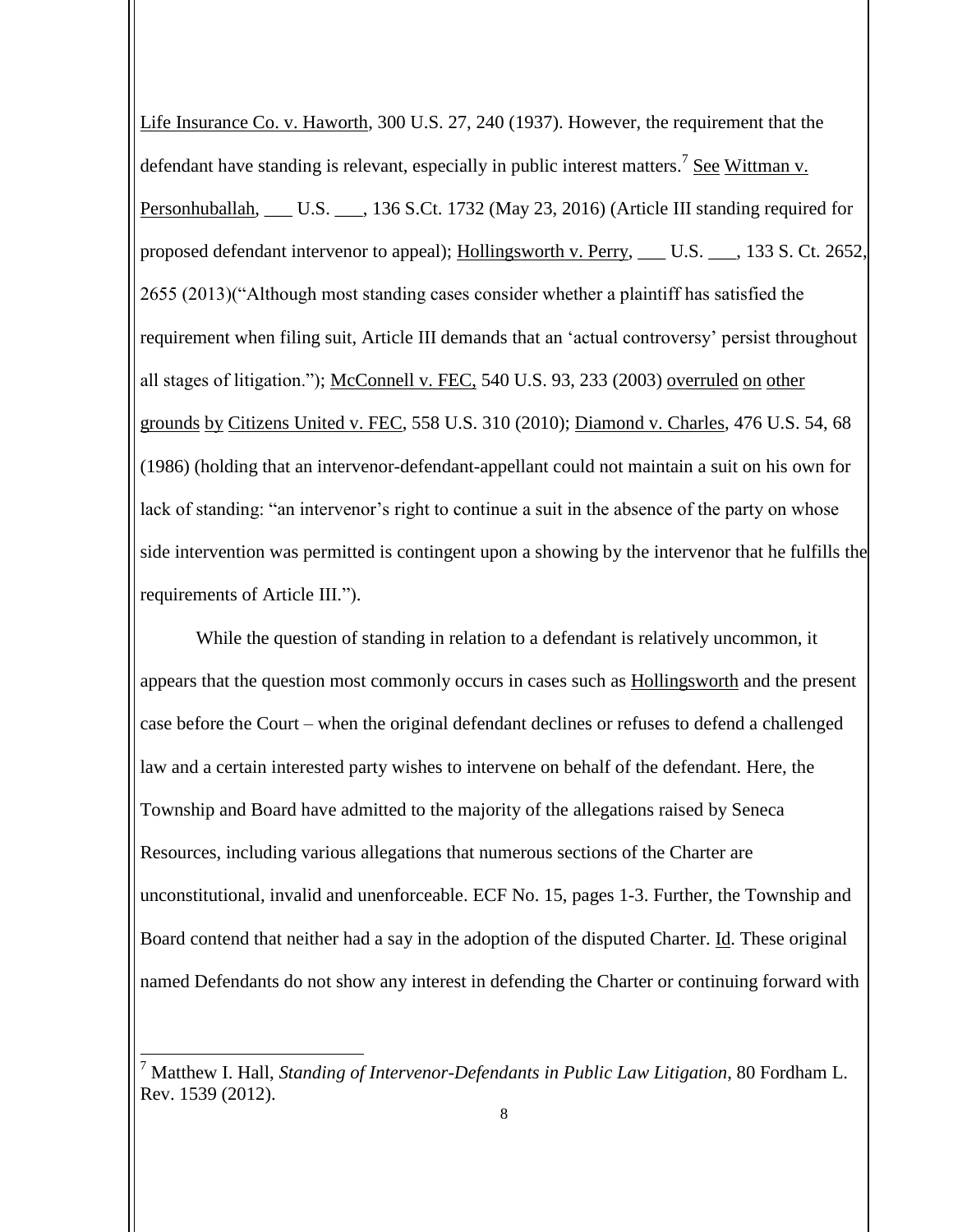the case against them. This unwillingness to defend the litigation and seek the enforcement of the Home Rule Charter is readily apparent.<sup>8</sup>

A "generalized grievance, no matter how sincere, is insufficient to confer standing."

Hollingsworth, 133 S.Ct. at 2662. In order to demonstrate a sufficient injury-in-fact<sup>9</sup> to support

standing, a litigant must "claim 'the invasion of a concrete and particularized legally protected

interest' resulting in harm 'that is actual or imminent, not conjectural or hypothetical.'" Prince v.

U.S. Government, F.App'x ... 2017 WL 3867814, at \*1 (3d Cir. Sept.5, 2017) quoting

Blunt v. Lower Merion Sch. Dist., 767 F.3d 247, 278 (3d Cir. 2014). Concreteness and

particularity are separate requirements. Spokeo, 136 S.Ct. at 1548. ("Concreteness, therefore, is

quite different from particularization."). For an injury to be particular, "it must affect the

[litigant] in a personal and individual way." Id. Meanwhile, a concrete injury "must be 'de facto';

that is it must actually exist." Id. citing Black's Law Dictionary 479 ( $9<sup>th</sup>$  ed. 2009).

ECF No. 32, pages 6-7. See also Transcript, February 17, 2017.

 $\overline{a}$ <sup>8</sup> In Defendants' Answer and New Matter, Defendants "...acknowledge that §109-110, 401 and 404-11 of the [Charter] are invalid and unenforceable…and that §501 of the [Charter] is unconstitutional," and by the Defendants' affirmative defenses, claiming that both Defendants are improper and, as such, are not properly subject to suit. ECF No. 15, pages 15-16. Additionally, in Defendants' Response and Opposition to Plaintiff's Motion for Judgment on

the Pleadings, Defendants concede that they

<sup>&</sup>quot;are constrained to acknowledge that § § 109-110, 401, and 404-411 of the Home Rule Charter are invalid and unenforceable as an impermissible exercise of The Township's legislative authority and or police powers; that § 501 of the Home Rule Charter is unconstitutional; and that § § 103-106 of the Home Rule Charter are unconstitutional, invalid, and unenforceable because they are inextricably intertwined with § § 109-110, 401, 404-400, and 501 of the Home Rule Charter. The Defendants further agree that Seneca Resources Corporation is entitled to relief that is declaratory in nature and with specific regard to those portions of the Home Rule Charter (identified above) that are properly subject to invalidation on the basis of (where appropriate) preemption by state or federal law; and improper exercise of municipal policy or legislative authority or unconstitutional."

 $9$  The injury-in-fact inquiry is often determinative. See Toll Bros., Inc. v. Twp. of Readington, 555 F.3d 131, 138 (3d Cir. 2009).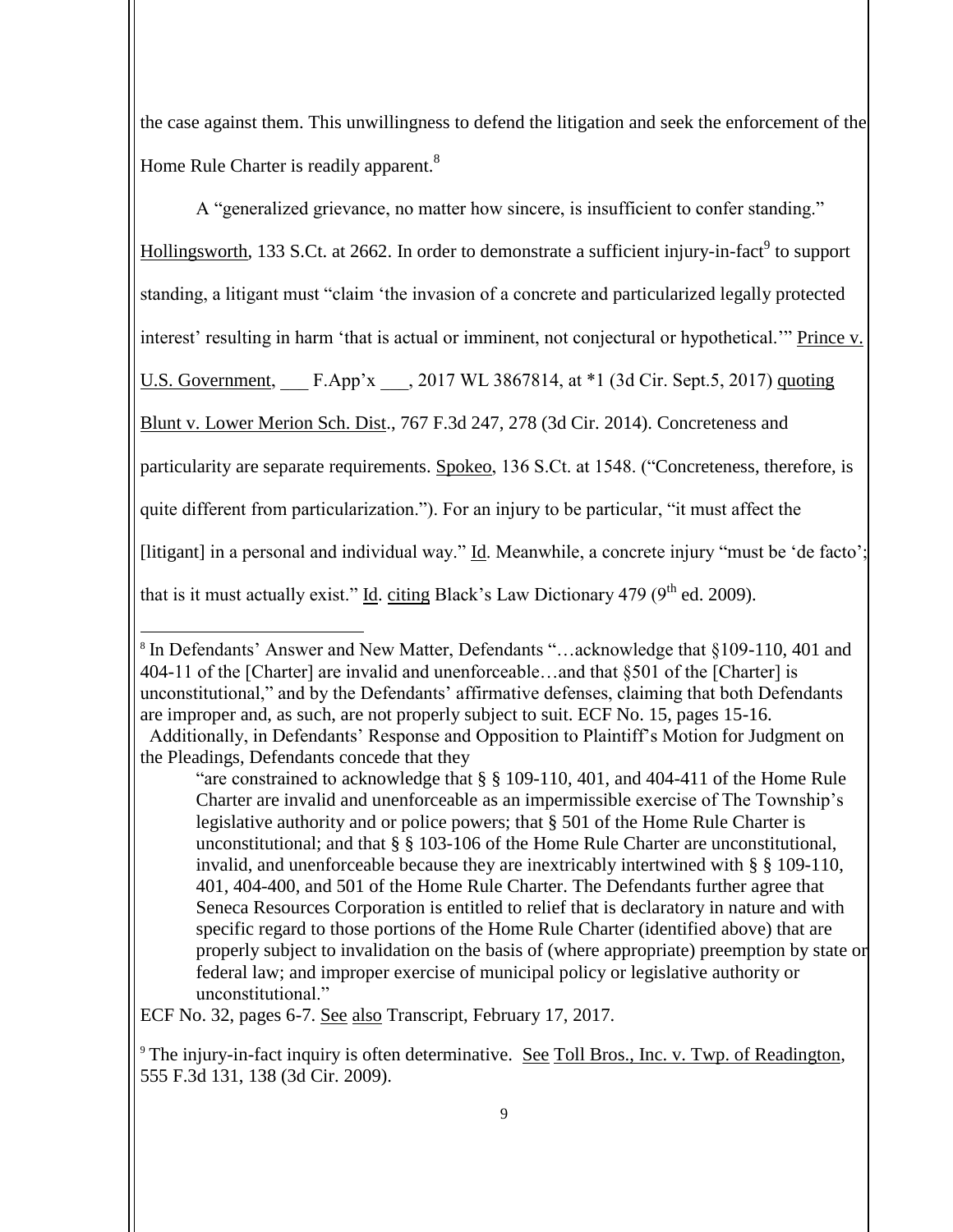Where, as here, the alleged injury is heightened risk of future harm, the allegations must "entail a degree of risk sufficient to meet the concreteness requirement." Kamal v. J. Crew Grp., Inc., 2016 WL 6133827, at \*2 (D.N.J. Oct. 20, 2016) quoting Spokeo, 136 S. Ct. at 1550 and citing Clapper v. Amnesty Int'l USA, \_\_\_ U.S. \_\_\_, 133 S. Ct. 1138 (2013). See also Alfa International Seafood v. Ross, \_\_\_ F.R.D. \_\_\_, 2017 WL 1377914, at \*2 (D.C.D.C. April 17, 2017) ("[W]here standing is premised on future injury, the party must demonstrate a realistic danger of sustaining a direct injury.").

In its brief in support of its motion to intervene, these proposed intervenors focus only on their interests rather than any injury-in-fact. The "sufficient interest" contemplated in Rule 24 is not equivalent to the injury-in-fact element of standing. See generally, In Re Grand Jury, 111 F.3d 1066, 1071 n.8 (3d Cir. 1997) (In a pre-Town of Chester decision, recognizing that parties have been deemed to meet the standard for intervention under Rule 24(a)(2) though they do not necessarily possess the requisite Article III standing, and declining to clarify the relationship between the two inquiries). In their separate brief in support of jurisdiction, CACHE and the Ecosystem only summarize their interests broadly: "CACHE is a community group with members who are residents of Highland Township, some of whom own property in Highland Township and in close proximity to Seneca's proposed injection well" and "Crystal Spring Ecosystem is an ecosystem within Highland Township, which has rights recognized by the Charter and threatened by Seneca's proposed injection well." ECF No. 35, page 12. Despite this Court's express instruction to brief the issue of standing, these proposed intervenors have failed to address the injury-in-fact element.

The only evidence produced by CACHE and the Ecosystem in support of their motion to intervene generally are the sworn Declarations of Marsha Buhl and John Castano, long-time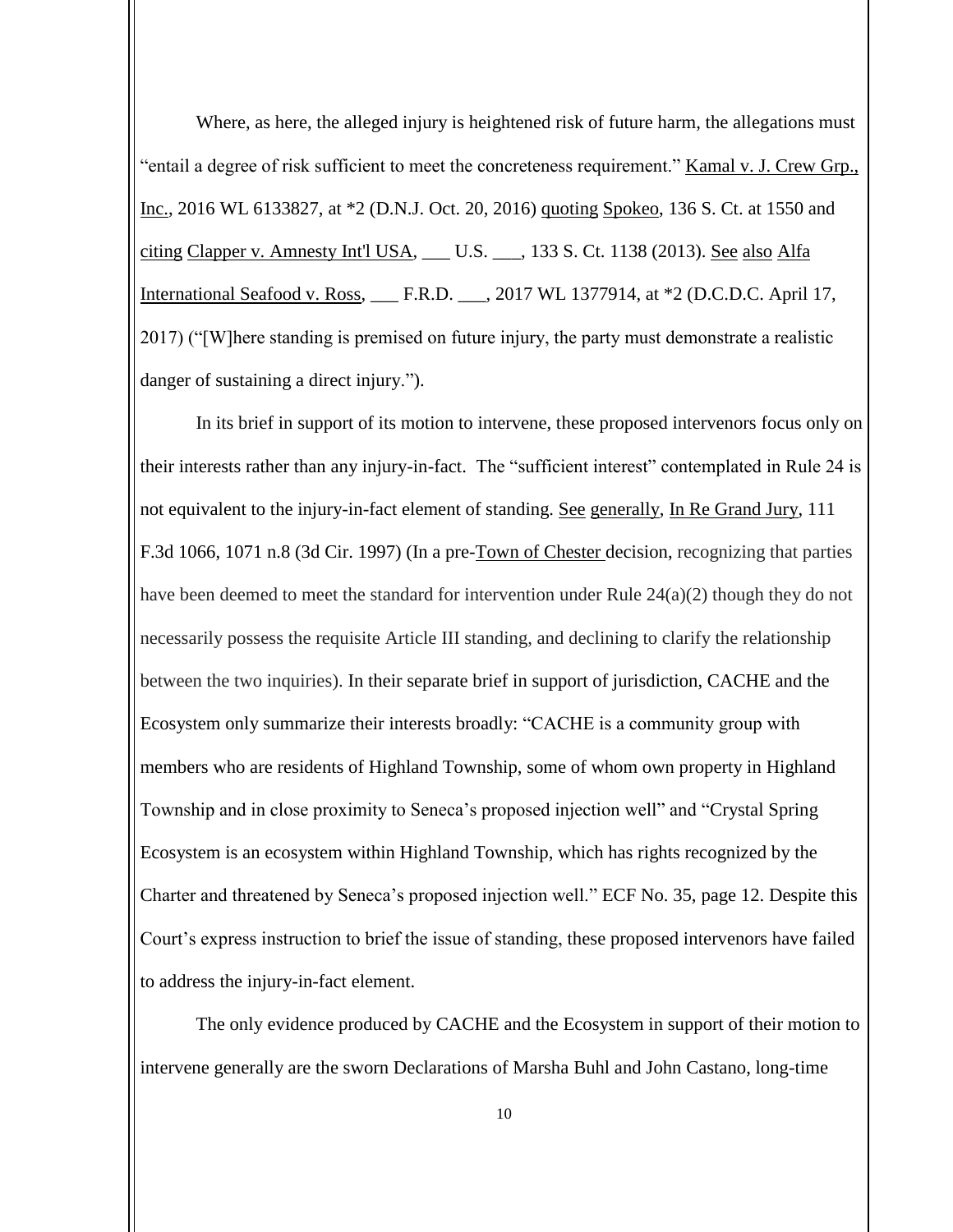residents of Highland Township. These Declarations fail to demonstrate that CACHE and the

Ecosystem have suffered "the invasion of a concrete and particularized legally protected interest'

resulting in harm that is actual or imminent" (Blunt, 767 F.3d at 278) by not being able to defend

the Home Rule Charter in this case.

Marsha Buhl declares:

5. I left Bradford [my previous home] after an oil company ruined the water supply at my house. After the company fracked two wells less than one-half mile from my house, the water started to come out black and smell like sulfur.

6. Despite the water coming out of the tap black, smelling like sulfur, and stinking to high heaven, the oil company and government claimed the water was still drinkable.

11. So I began reading, and reading, about this stuff. I have read, for example, that for injection wells, "one well integrity violation was issued for every six deep injection wells examined," that many "wells showed signs that their walls were leaking," and that "wells are frequently operated in violation of safety regulations and under conditions that greatly increase the risk of fluid leakage and the threat of water contamination." Abrahm Lustgarten, *Injection Wells: The Poison Beneath Us*, ProPublica (June 21, 2012), [www.propublica.org/article/injection-wells-the-poison-beneath-us.](http://www.propublica.org/article/injection-wells-the-poison-beneath-us)

12. That article went on to say: "some experts see the well failures and leaks discovered so far as signs of broader problems, raising concerns about how much pollution may be leaking out undetected. By the time the damage is discovered, they say, it could be irreversible."

34. In addition to the severe consequences if Crystal Spring is contaminated, there is the threat of spills, run-off, above and underground leakage. An injection well would also bring more heavy trucks with threats of accidents, industrial noise, and air pollution to our quiet community. If there's a truck accident, the truck could roll over and spill what it's hauling.

35. There is also serious concern of an injection well's impact to the wildlife and forest. If we have a leakage, or a water spill on top, and it migrates, the animals eat the grass, the leaves, the snow, and so if there's a spill they're eating that pollution. They also breathe in any pollution. If we hurt one part of the ecosystem, sooner or later it ends up affecting the other parts of it, too.

38. […] we need to protect our health and our future […]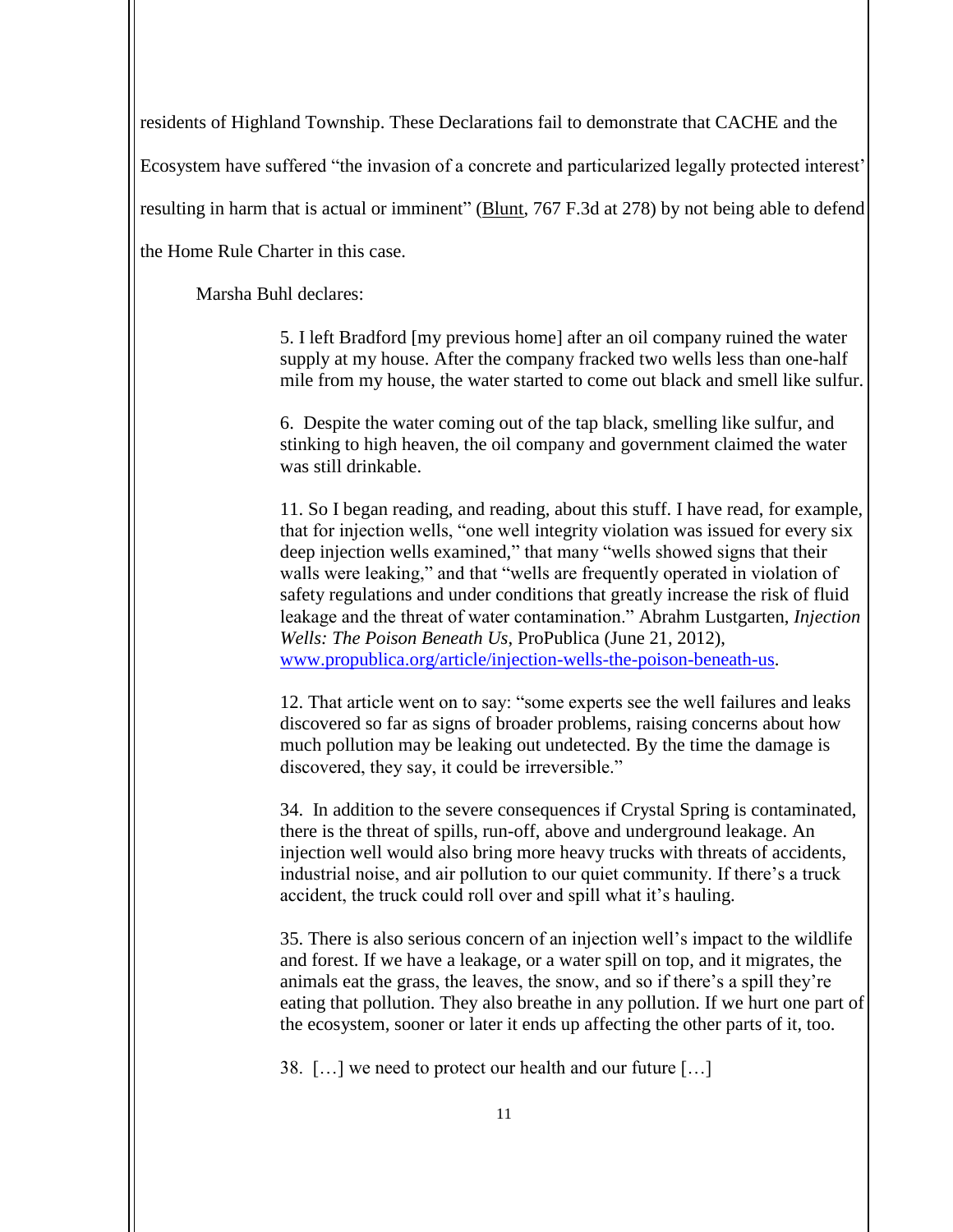39. […] we have to protect the Charter, so that we can protect our future...  $\lceil$ ...]

ECF No. 12-1, pages 1-4. John Castano, another long-time resident of Highland Township,

declares:

10. Seneca's plans to inject waste from oil and gas activities into an injection well in Highland Township pose serious risks. The injection of waste threatens the Crystal Spring and my household and drinking water. It threatens the water relied on by my neighbors and will have a negative impact on plants and animals.

15. there have been many instances of contaminated sites in the past, many of them recent, all attributed to human endeavors of disregard of any respect [sic] to the environment.

17. Highland Township is a small community of residents who dwell here for many reasons but the one that is common to most if not all is the beauty ad healthy of the surrounding environment. Eliminate that ecosystem and it becomes just another bunch of houses in the hinterlands of Pennsylvania. At present, the ecosystem of the township will be the envy of many other locations. How the residents of southern California would like to be able to relay on an ample, clean water supply not to mention the myriad other water starved areas of the globe. Truly we are blessed. Seneca Resources threatens that state of blessedness.

ECF No. 12-3, pages 1-3.

Nothing in either of these sworn Declarations provides evidence that these proposed Intervenors have suffered or will suffer a concrete and particularized injury-in-fact so as to have standing here. The alleged injury is speculative, at best, and because it involves a heightened risk of future harm, the allegations are required to "entail a degree of risk sufficient to meet the concreteness requirement." Kamal, 2016 WL 6133827, at \*2.

CACHE and the Ecosystem's interests in this case are based solely on their desire to defend the Home Rule Charter. No evidence has been produced to demonstrate that any claimed future injury is directly traceable to repealing or affirming the Home Rule Charter. Accordingly, CACHE and the Ecosystem have failed to meet their burden to demonstrate standing for purposes of intervention as of right.